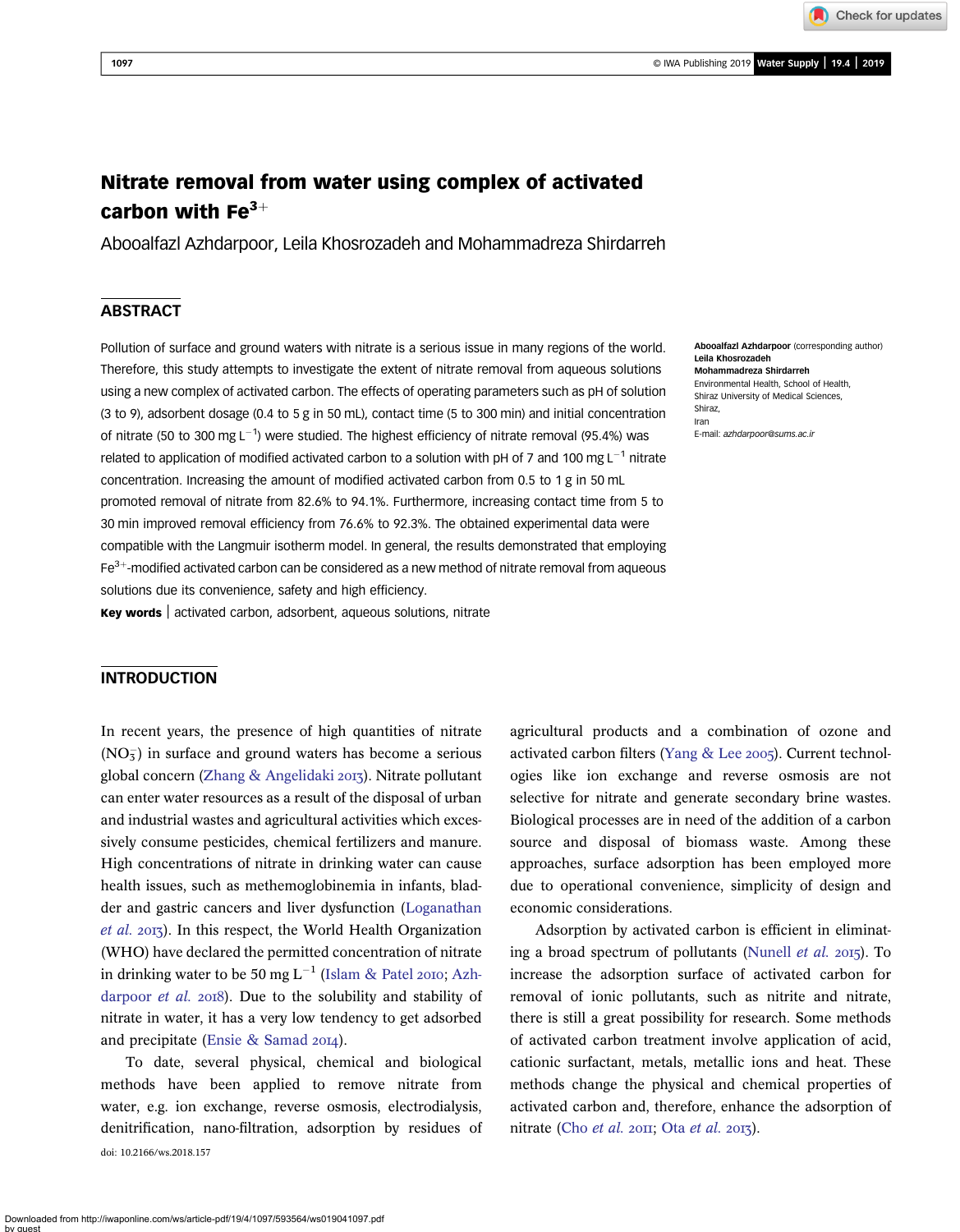Despite the applicability of these approaches, few studies have focused on  $FeCl<sub>3</sub>$  complexes to modify activated carbon and remove nitrate. In the current study,  $FeCl<sub>3</sub>$  was used to modify granules of activated carbon and increase its adsorption surface. Then, to evaluate the extent of nitrate removal, the parameters that are effective on nitrate adsorption capacity including pH, adsorbent dosage, contact time and initial concentration of nitrate were investigated.

## MATERIALS AND METHODS

#### Synthesis of modified activated carbon

In this study, we used granulated activated carbon with 10 to 20 mesh, effective size of 1 mm and uniformity coefficient of 1.18, produced by Kimia Carbon Co. of Arak (Iran). A modified procedure was developed to impregnate AC with iron. To prepare modified activated carbon, 48 g of unmodified activated carbon (AC) was added to a 400 mL solution of  $FeCl<sub>3</sub>$ (0.5 M) and stirred for 24 h at 150 rpm. Then, the solution was filtered and the resultant activated carbon was kept in an oven for 5 h, at 105  $\degree$ C. Then, to treat the modified activated carbon (AC-Fe<sup>3+</sup>), it was immersed in 400 mL NaOH solution (0.5 M) for 3 h and, subsequently, rinsed with 400 mL HCl solution (0.5 M) for 3 h. At the end,  $AC-Fe^{3+}$  was washed with deionized water several times and dried in the oven for 3 h, at  $65^{\circ}$ C. All the experimental reagents used in the present study were of analytical grade (Merck Company).

#### Analysis

Concentration of nitrate ions was measured by a UV spectrophotometer (HACH DR/5000) at a wavelength of 220 nm, according to the standard method. X-ray diffraction (XRD) was performed to determine the crystalline and non-crystalline phase of the adsorbents and scanning electron microscopy (SEM) was conducted to analyze the morphology and size of the activated carbon particles ([Noori Sepehr](#page-5-0) et al. 2013). For SEM, samples were first prepared using an ultrasonic dispersion of sorbent powder in ethanol and then dropped on a Cu grid. Then, a sputtering coating (Q150R-ES, Quorum Technologies) was added to the samples on the grid.  $(g)$  and V relates to the volume of the solution  $(L)$ .

In this stage, different amounts of the adsorbent (0.5 to 4.0 g) were added to 50 mL nitrate solutions with  $100 \text{ mg L}^{-1}$  concentration and pH of 7 and stirred for 45 min to equilibrate. Then, the samples were filtered and nitrate concentrations of the filtrate solutions were measured. Evaluations of the adsorption isotherms were conducted using different amounts of AC-Fe<sup>3+</sup> (0.5 to 4.0 g) and 100 mL nitrate solutions (200 mg  $L^{-1}$ ) at pH of 7.

 $\left(\frac{C_0 - C_e}{m}\right)V$  (1)

## RESULTS AND DISCUSSION

Nitrate removal experiment

All nitrate experiments were repeated twice under batch conditions. The stock solution of nitrate  $(2,000 \text{ mg L}^{-1})$  was prepared by dissolving  $NaNO<sub>3</sub>$  in deionized water. The pH of the nitrate solution (100 mg  $L^{-1}$ ) was adjusted to a range of 3 to 9 with HCl or NaOH (both 0.1 M) and then 1.5 (or 3) g of AC-Fe<sup>3+</sup> was added to 50 (100) mL of nitrate solutions and stirred for 45 min at 150 rpm. After that, the solution was filtered using 0.45 micron Whatman paper and concentration of the remained nitrate was measured using UV spectroscopy. The amount of adsorbed nitrate  $(mg.g^{-1})$  can be calculated by the following Equation (1). In this equation,  $C_0$  is the initial concentration of nitrate (mg  $L^{-1}$ ),  $C_e$  refers to the concentration of the nitrate ions that have remained in the solution after adsorption (mg  $L^{-1}$ ), m is the mass of the adsorbent

#### Adsorbent characteristics

 $q_e = \left(\frac{C_0 - C_e}{m}\right)$ 

Effect of adsorbent dosage

SEM images of AC and AC-Fe<sup>3+</sup> are shown in [Figure 1\(a\)](#page-2-0) and [1\(b\)](#page-2-0). As can be observed, small pieces of carbon exist among the main pores of the activated carbon granules before modification. After modifying the granules with  $FeCl<sub>3</sub>$ , crystals of iron have grown around the small carbon pieces, which have caused an increase of particles inside the activated carbon granules. In other words, the small carbon pieces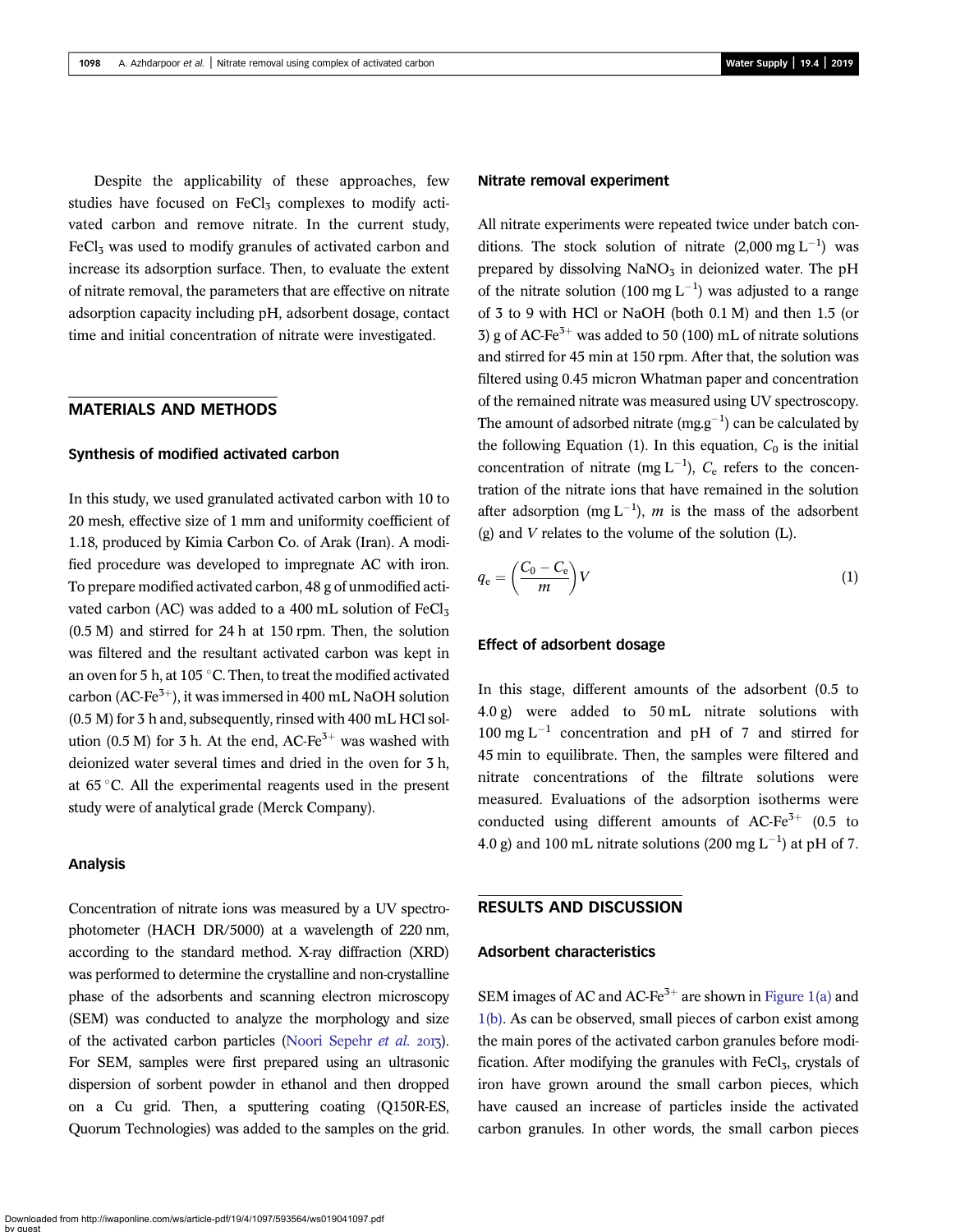<span id="page-2-0"></span>



**Figure 1** SEM images of (a) AC and (b) AC-Fe<sup>3+</sup>; (c) XRD images of AC and AC-Fe<sup>3+</sup>.

have acted as appropriate substrates for the generation of iron crystals and the formation of these iron crystals has resulted in production of an adsorbent with higher adsorption capacity. Therefore, treatment of activated carbon with  $FeCl<sub>3</sub>$  increases the adsorption surface of activated carbon and provides more active sites for the adsorption of nitrate anions (Hu [et al.](#page-5-0) 2015). Also, to analyze AC and AC-Fe<sup>3+</sup> by XRD, the samples were powdered. Their XRD patterns are exhibited in Figure 1(c). As can be seen, the XRD pattern of AC-Fe<sup>3+</sup> contains some main peaks that refer to goethite (FeO(OH)) crystal structure. The presence of the iron crystal phase can enhance the adsorption of nitrate ions from water.

## Effect of pH

The results of pH effect on the removal of nitrate are displayed in [Figure 2](#page-3-0). As can be observed, the highest amount of adsorption by AC can be achieved when  $pH = 3$  and decrease of  $pH$  increases nitrate adsorption by AC. The reason can be attributed to the increased number of positive charges on the activated carbon. In this state, nitrate anions can adsorb on activated carbon more noticeably due to electrostatic bonding. Furthermore, the results demonstrate that the highest removal of nitrate by AC-Fe<sup>3+</sup>, i.e. 95.4%, is related to pH = 7.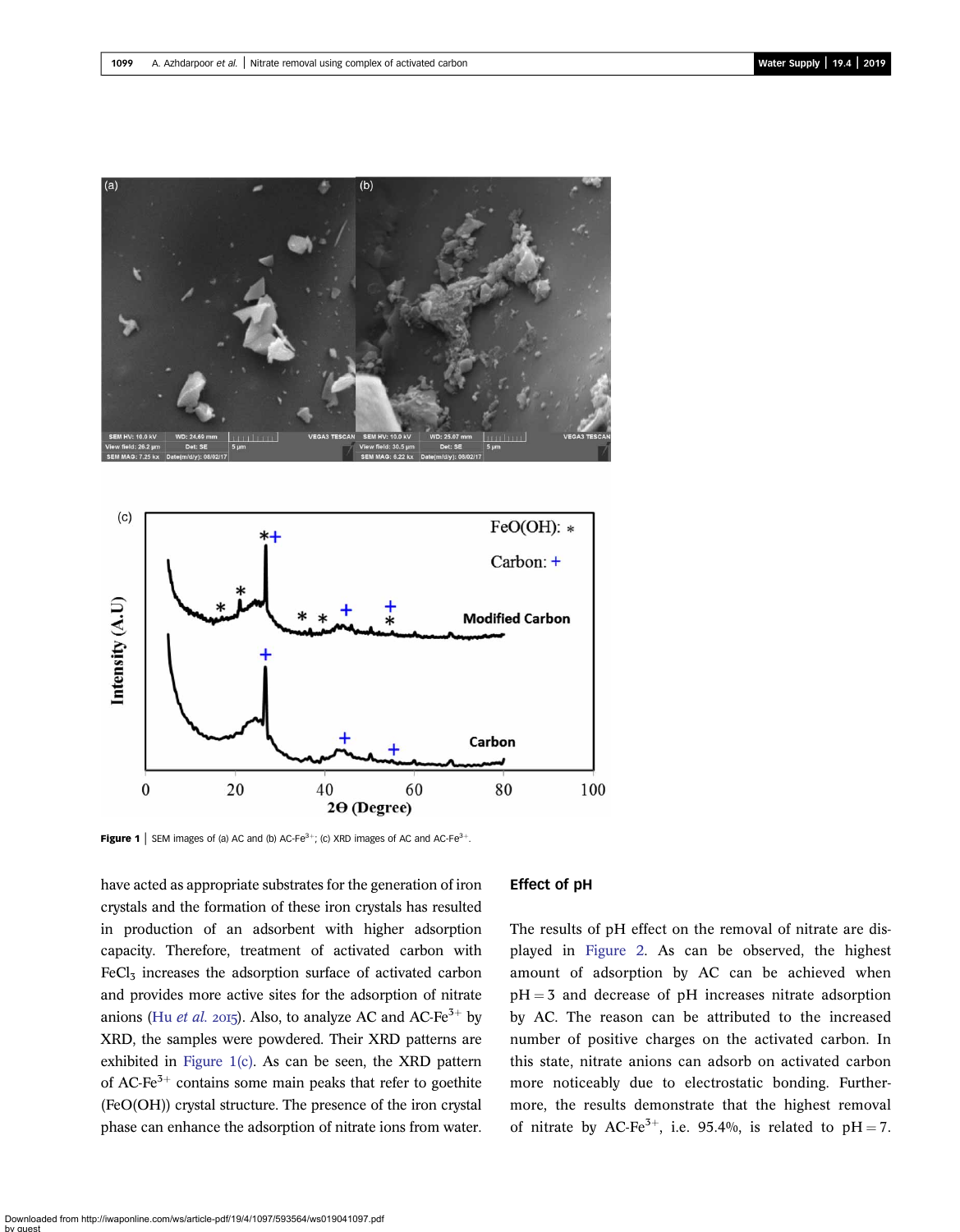<span id="page-3-0"></span>

Figure 2 | Effect of pH on removal of nitrate using AC and AC-Fe $3+$  (1.5 g adsorbent in 50 mL, 100 mg  $L^{-1}$  nitrate and 45 min contact time).

The efficiency of nitrate removal by  $AC-Fe^{3+}$  was obtained as over 93%, at all studied pH values.

Therefore, the efficiency of nitrate removal by AC-Fe<sup>3+</sup> does not change significantly over the pH range of 3 to 9 and it can be concluded that  $AC-Fe^{3+}$  can remove nitrate from water over a broad range of pH, unlike AC. This finding is consistent with the results reported by other researchers. [Mazarji](#page-5-0) et al.  $(2017)$  evaluated the removal of nitrate from water using modified granules of activated carbon and showed that when the pH of the nitrate solution changes, nitrate adsorption by the modified activated carbon alters negligibly but maximum adsorption occurs at a pH of 5. Insignificant change of nitrate removal efficiency at various pH values can illustrate the efficiency of this method for different types of surface and ground water with acidic and basic conditions. In further investigations, the pH value of 7 was used as the optimum pH.

#### Effect of contact time

The performance of AC and AC-Fe $3+$  in the removal of 100 mg  $L^{-1}$  and 200 mg  $L^{-1}$  nitrate at different contact times is depicted in Figure 3. Based on this figure, as the contact time prolongs from 5 to 45 min, the removal efficiency of AC-Fe<sup>3+</sup> increases from 72.6% to 85.7% and 76.6% to 92.9% for 100 and 200 mg  $L^{-1}$  nitrate solutions, respectively.

Also, for AC, increasing the contact time from 15 to 300 min enhances removal efficiency from 46.4% to 65% and from 32% to 83.6% for 100 and 200 mg  $L^{-1}$  nitrate concentrations, respectively. This finding shows that  $AC-Fe^{3+}$ can give a higher efficiency in a shorter contact time, compared with AC, so that  $AC\text{-}Fe^{3+}$  can adsorb about 75% of



Figure 3 | Effect of contact time on removal of nitrate by AC and AC-Fe $3+$  using 1 g adsorbent in 50 mL, 100 and 200 mg  $L^{-1}$  nitrate and pH = 7.

nitrate in the first 5 min of contact. According to Figure 3, efficiency of nitrate removal increases with contact time but efficiency is highest in the first 15 min interval of contact and, then, it increases with a less steep slope up to 30 min. After 30 min contact time, the amount of adsorbed nitrate remains almost the same. In the first 15 min, since the adsorbent has more free space to adsorb nitrate and more active sites are accessible, collision of the pollutant ions with active sites of the adsorbent is more probable. In such conditions, the ions have more chances to attach to the adsorption sites and, consequently, the removal efficiency increases [\(Azhdarpoor](#page-5-0) *et al.* 2015). After 45 min, the adsorption sites of  $AC-Fe^{3+}$  saturate and adsorption does not proceed further. Our findings are in line with [Bhatnagar](#page-5-0) *[et al.](#page-5-0)* (2010) who studied removal of 10 and 20 mg  $L^{-1}$  nitrate from water using 1 g of nano-alumina and reported that nitrate removal improves with increase of contact time. They also stated that nitrate adsorption is fast at the beginning and, then, the adsorption rate decreases. In their study, maximum nitrate elimination occurred in the first 15 min. Therefore, 45 min contact time was considered as the equilibration time for further experiments.

#### Effect of adsorbent dosage on nitrate removal

[Figure 4](#page-4-0) displays the amount of nitrate removed by different dosages of AC and AC-Fe<sup>3+</sup> (0.5 to 4 g). With respect to this figure, increasing the dosage of AC from 0.5 to 4.0 g promotes nitrate removal from 33.4% to 69.0%. However, in the case of AC-Fe<sup>3+</sup>, incrementing the adsorbent dosage from 0.5 to 4.0 g increases nitrate removal from 82.6% to 96.9%. This 2.5-times adsorption increase, i.e. the ratio of  $AC-Fe^{3+}$  to  $AC$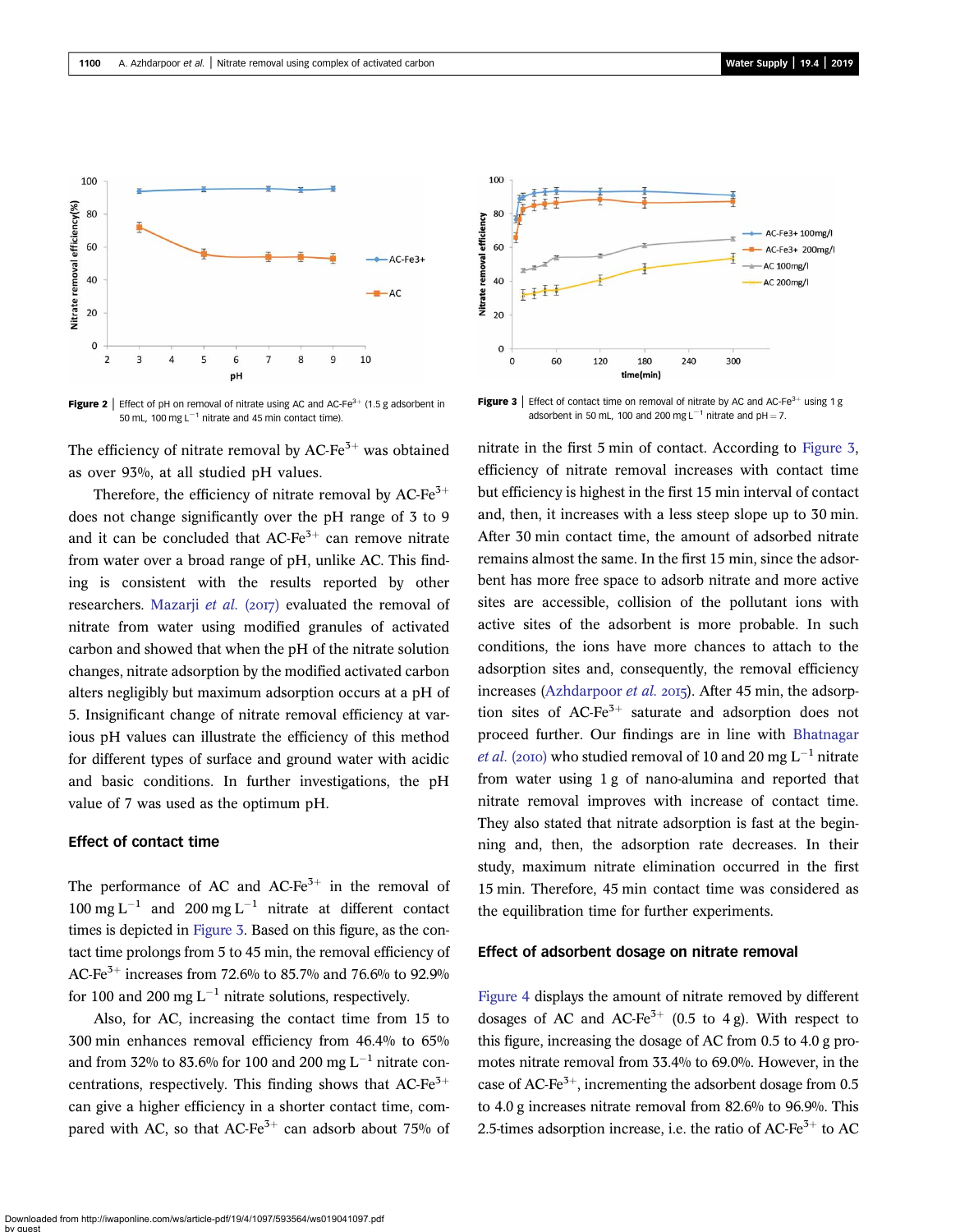<span id="page-4-0"></span>

**Figure 4** | Effect of adsorbent dosage on removal of nitrate by AC and AC-Fe<sup>3+</sup> using 100 mg  $L^{-1}$  nitrate, 45 min contact time.

adsorption efficiency, is a direct outcome of the increased number of accessible sites and adsorption surface ([Rao &](#page-5-0) [Rehman](#page-5-0) 2010). Therefore, it can be observed that removal efficiency reaches its maximum value by increasing the dosage of AC-Fe<sup>3+</sup> from 0.5 to 1.5 g and further increase of its dosage does not have any significant effect on the elimination of nitrate ions. The reason can be attributed to the presence of unsaturated sites at high dosages of activated carbon and reduction of nitrate quantity. Consequently, the optimum amount of 1.5 g AC-Fe<sup>3+</sup> was used in further investigations.

# Effect of initial concentration of nitrate and adsorption isotherm

The results related to the effect of initial nitrate concentration are presented in Figure 5. According to the presented results, efficiencies of nitrate removal by AC and AC-Fe<sup>3+</sup> are 50% and 98% using 50 mg  $L^{-1}$  nitrate, respectively. When initial concentration of nitrate is increased to 300 mg  $L^{-1}$ , efficiencies of nitrate removal by AC and AC-Fe<sup>3+</sup> reduce to  $35\%$ and 88%, respectively. Also, nitrate adsorption capacity increases from 1.63 to 8.75 mg.g<sup>-1</sup> for AC-Fe<sup>3+</sup> and from 1.09 to 3.46 mg.g<sup>-1</sup> for AC with an increase of nitrate concentration from 50 to 300 mg  $L^{-1}$ . The observed difference in adsorption behavior can be explained by referring to the fact that there are equal accessible surfaces at the beginning of the adsorption process. In other words, higher concentrations of nitrate result in increased numbers of collisions between nitrate ions and AC-Fe $3+$ , more nitrate anions surrender the active adsorption sites and, therefore, the adsorption process advances more noticeably (Ye  $et$   $al.$  2010). However, thereafter, restriction of available adsorption surface decreases the



**Figure 5** | Effect of initial concentration on removal of nitrate by AC and AC-Fe<sup>3+</sup> using 1.5 g adsorbent in 50 mL, 45 min contact time and  $pH = 7$ .

removal efficiency for higher nitrate concentrations. Also, when nitrate concentration increases from 50 to 300 mg  $L^{-1}$ , removal efficiency decreases from 98% to 88% since the nitrate adsorption sites on the adsorbent can adsorb a definite amount of nitrate.

[Hafshejani](#page-5-0) et al. (2016) studied the removal of nitrate from aqueous solutions by modified coal of sugarcane residues and noticed that increasing the initial concentration of nitrate from 1 to 80 mg  $L^{-1}$  increases nitrate adsorption capacity from 0.5 to 23.7 mg.g<sup>-1</sup> while further increase in nitrate concentration from 80 to 100 mg.g<sup>-1</sup> has no influence on nitrate adsorption. They ascribed this phenomenon to the number of accessible active adsorption sites on the modified adsorbent.

There are different isotherms to evaluate equilibrium properties of adsorption, e.g. Langmuir and Freundlich [\(Kholghi](#page-5-0) et al.  $20I_3$ ). In the Langmuir model, it is assumed that the adsorbate interacts with a limited number of adsorption sites homogeneously and adsorption is restricted to a monolayer on the surface [\(Kholghi](#page-5-0) et al.  $2017$ ). On the other hand, the empirical relationship of Freundlich is based on multilayer adsorption on inhomogeneous surfaces and inhomogeneous distribution of energy throughout the active adsorption sites (Chatterjee  $\&$  Woo 2009). In this study, the equilibrium data were fitted into the Freundlich and Langmuir isotherm models and 0.91 and 0.928 regression coefficients  $(R^2)$  were obtained for these models, respectively. Therefore, the experimental results indicate that the data collected for the adsorption of nitrate on the surface of AC-Fe<sup>3+</sup> are more consistent with the Langmuir adsorption model, relative to the Freundlich model. According to the experimental data, the process of